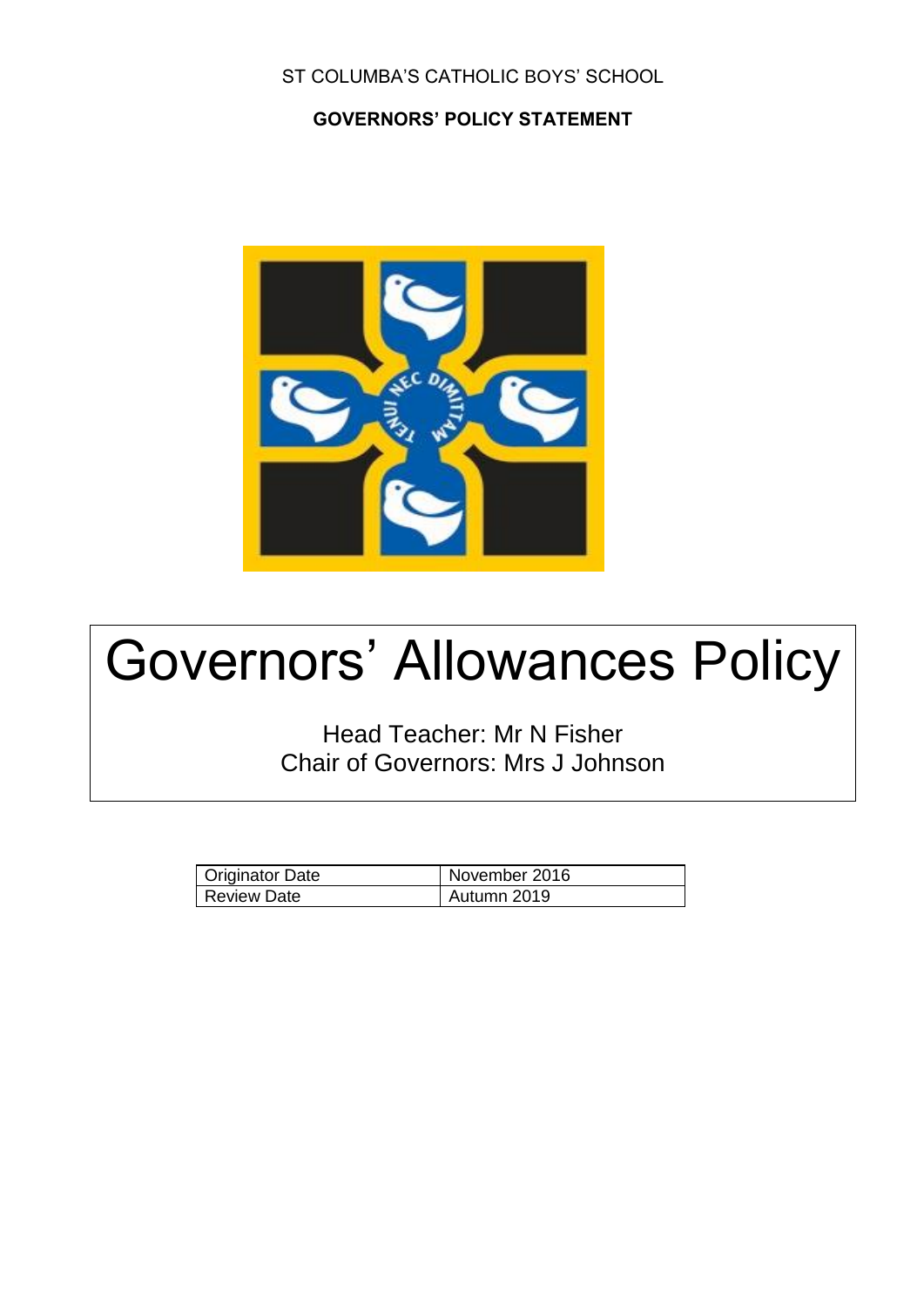# **Governors' Allowances Policy**

This policy statement has been developed in accordance with the Education (Governors' Allowances) Regulations 2003. These regulations give Governing Bodies the discretion to pay allowances from the school's annual budget allocation to governors for certain allowances which they incur in carrying out their duties. St Columba's Catholic Boys' School Governing Body believes that paying governors' allowances, in specific categories as set out below, is important in ensuring equality of opportunity to serve as governors for all members of the community and so is an appropriate use of school funds. The specific items allowable reflect this objective.

From September 2010, all governors of St Columba's Catholic Boys' School will be entitled to claim the actual costs, which they incur as follows:

Governors will be able to claim allowances providing the allowances are incurred in carrying out their duties, as a Governor or representative of St Columba's Catholic Boys' School, and are agreed by the Resources Committee that they are justified before any reimbursable costs are incurred.

Governors will be able to claim for the following, on a case-by-case basis and with the prior approval of the Governing Body:

- Childcare or baby-sitting allowances (excluding payments to a current/former spouse or partner);
- Cost of care arrangements for an elderly or dependent relative (excluding payments to a current/former spouse or partner);
- The extra costs they incur in performing their duties either because they have special needs or because English is not their first language;
- The cost of travel relating only to travel to meetings/training courses at a rate of 24 pence per mile which does not exceed the specified rates for school personnel;
- Travel and subsistence costs, payable at the current rates specified by the Secretary of State for the Environment, Transport and the Regions, associated with attending national meetings or training events, unless these costs can be claimed from the LEA or any other source;
- Telephone charges, photocopying, stationery, postage etc;
- Any other justifiable allowances.

The Governing Body at St Columba's acknowledges that:

- Governors may not be paid attendance allowance;
- Governors may not be reimbursed for loss of earnings.

Governors wishing to make claims under these arrangements, once prior approval has been sought, should complete a claims form (Appendix 1) (obtainable from the Academy Executive Secretary), attaching receipts where possible, and return it to the School within two weeks of the date when the allowances were incurred, when they will be submitted for approval by the Chair of Governors or Chair of Resources to be presented to the Resources Committee (which meets once per term) for final approval.

Claims will be subject to independent audit and may be investigated by the Chair of Governors (or Chair of Resources in respect of the Chairman of Governors) if they appear excessive or inconsistent.

This policy will be reviewed every three years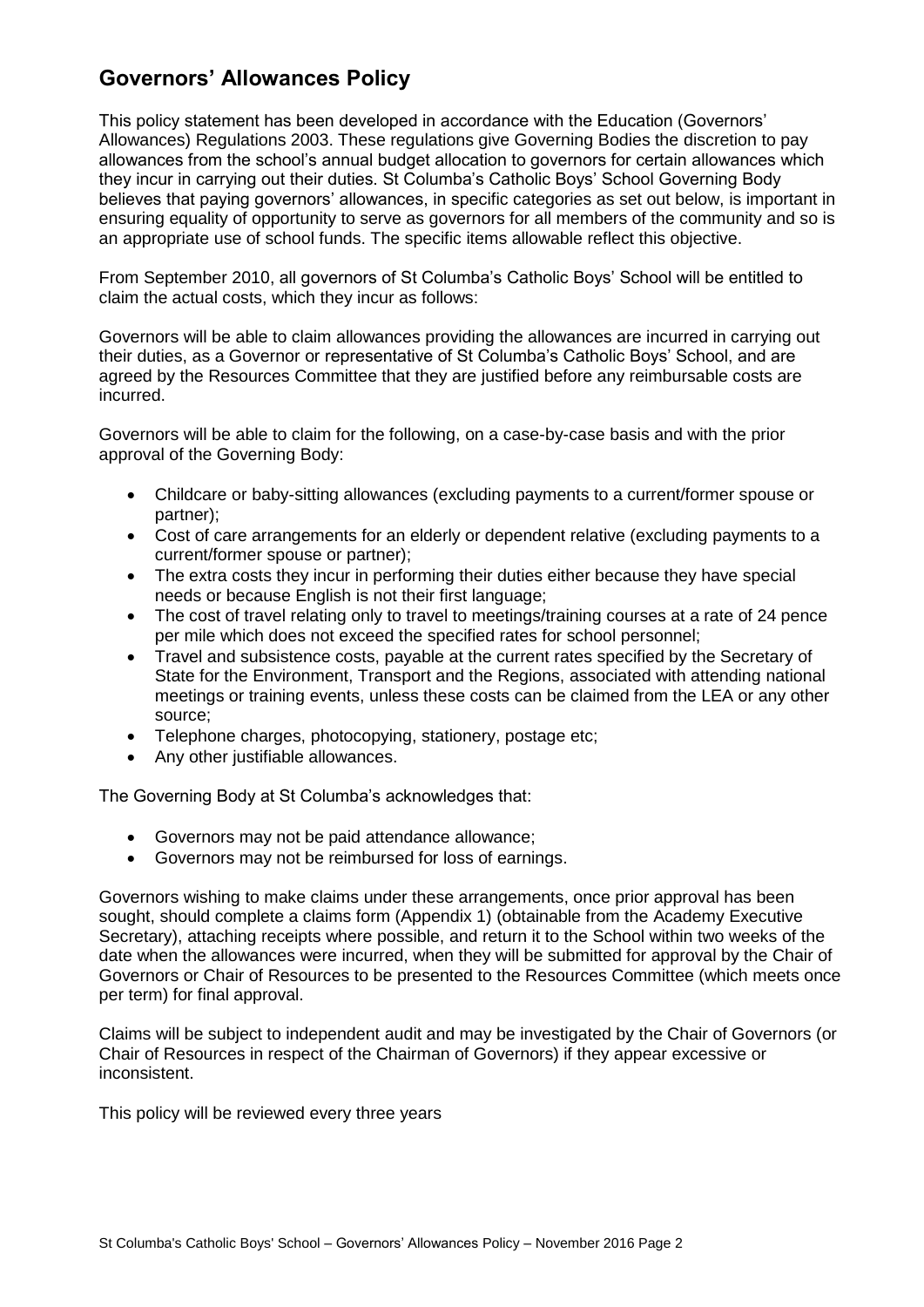Appendix 1 Claims form

Appendix 2 DFES regulations September 2003

## **Appendix 1**

#### **Model Claims Form**

| Name:            | <b>Name of School:</b> |
|------------------|------------------------|
| <b>Address</b>   | Date:                  |
| <b>Post Code</b> | <b>Claim Period:</b>   |

I claim the total sum of £………… for governor expenses as detailed below. I have attached relevant receipts to support my claim.

Signed………………………………

|                                                            | £ | D |
|------------------------------------------------------------|---|---|
| Child care/Babysitting expenses                            |   |   |
| Care arrangements for an elderly or dependent relative     |   |   |
| Support for governors with special needs                   |   |   |
| Support for governors whose first language is not English  |   |   |
| Travel to meetings/training courses                        |   |   |
| Travel/subsistence to national meetings or training events |   |   |
| <b>Telephone Charges</b>                                   |   |   |
| Postage                                                    |   |   |
| Photocopying                                               |   |   |
| Stationery                                                 |   |   |
| Other (please specify)                                     |   |   |
| <b>TOTAL EXPENSES CLAIMED</b>                              |   |   |

This form should be submitted to: St Columba's Catholic Boys' School Finance Office